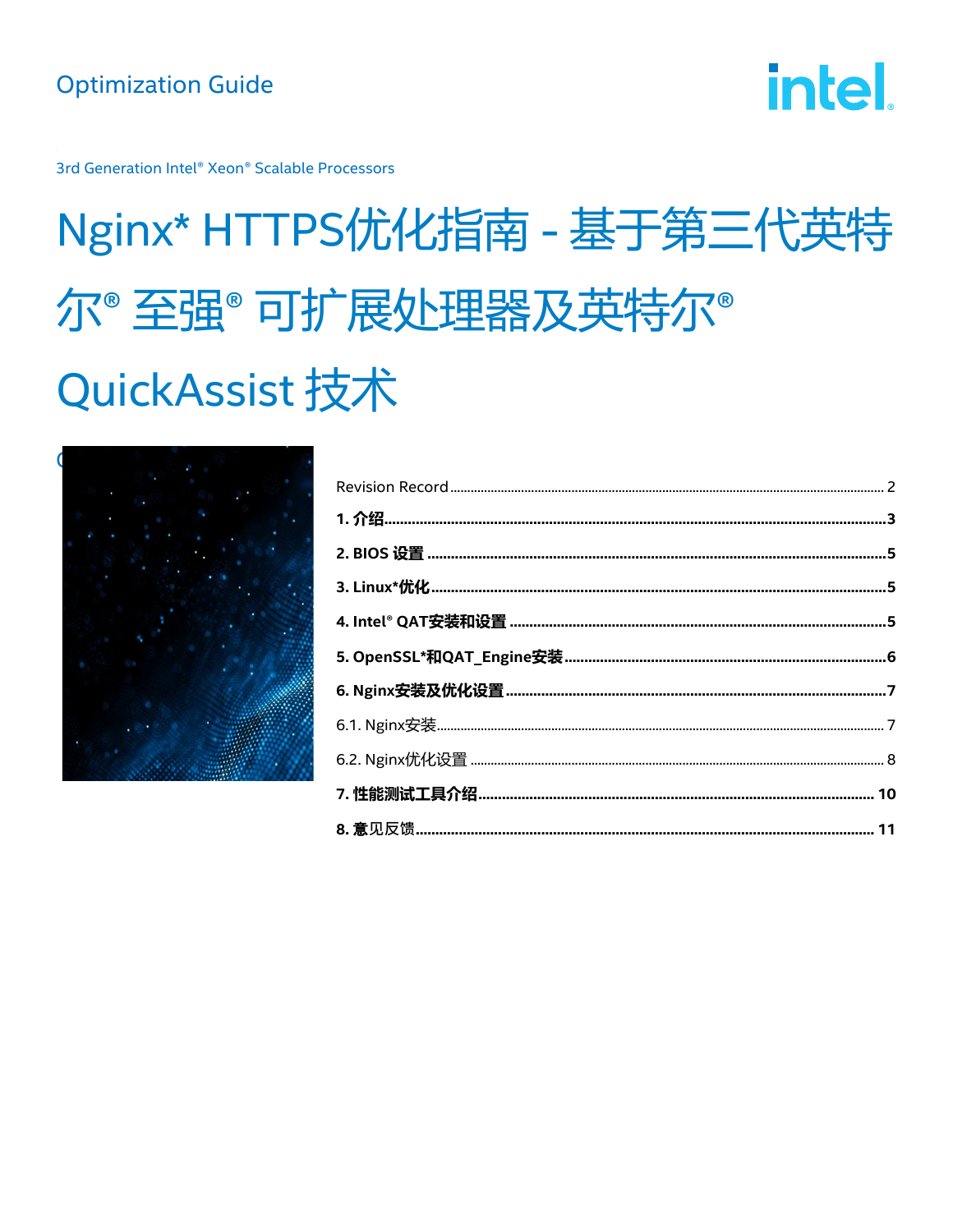## Revision Record

<span id="page-1-0"></span>

| <b>Date</b> | Rev. | <b>Description</b>      |  |
|-------------|------|-------------------------|--|
| 05/27/21    | 1.1  | Added feedback section  |  |
| 04/22/2021  | 1.0  | Initial public release. |  |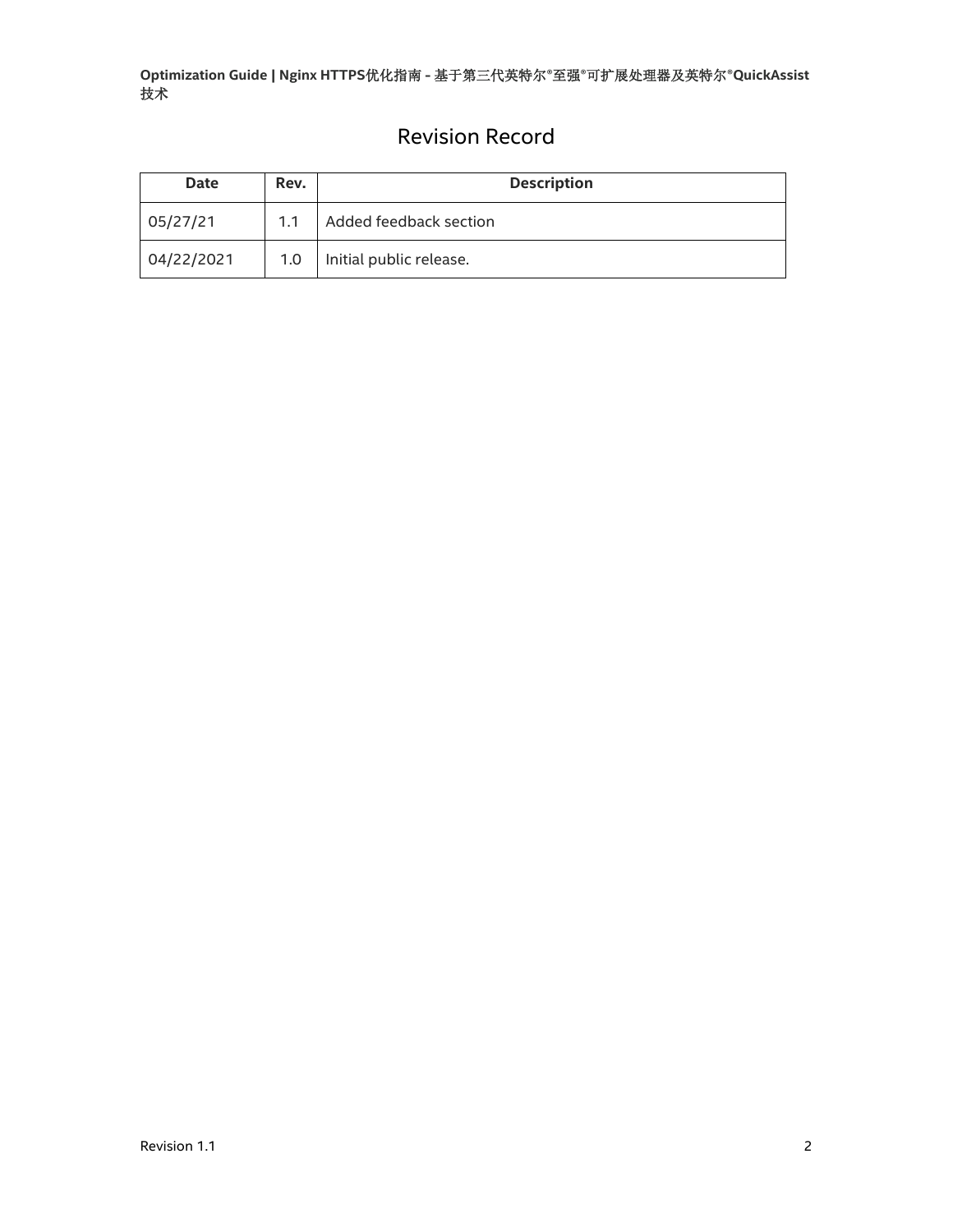#### <span id="page-2-0"></span>1. 介绍

Nginx\*是一款由俄罗斯软件工程师Igor Sysoev编写的基于类BSD许可证的高性能HTTP和反向代理web服务器,同时也 可提供IMAP/POP3/SMTP服务。自2004年第一版发布以来市场普及率逐年攀升,目前在许多一线互联网公司和IT企业中都 得到广泛使用。Nginx架构设计非常灵活,以一个非常微小和简洁的内核搭载核心模块、基础模块、三方模块,并通过文件 静态映射和可配置化的指令进行模块协同处理,在HTTP代理、动静分离、负载均衡、虚拟主机、反向代理、缓存提速、授 权访问等各个应用场景中都表现出高性能、高并发、低内存的显著优势。



Nginx更多的信息请见:**[http://nginx.org](http://nginx.org/)**。

Nginx遵循SSL/TLS来加强web站点的访问安全性。Intel推出了基于Intel® QuickAssist Accelerator (后文简称QAT) 的 硬件offload解决方案,可有效提升web站点的安全访问性能。

该解决方案需要Intel® QAT卡硬件,以及QAT驱动程序、QAT Engine、OpenSSL\*、异步Nginx等软件支持,提供了卸 载批量SSL请求到专用硬件以及应用层并行异步处理机制以大幅提升性能。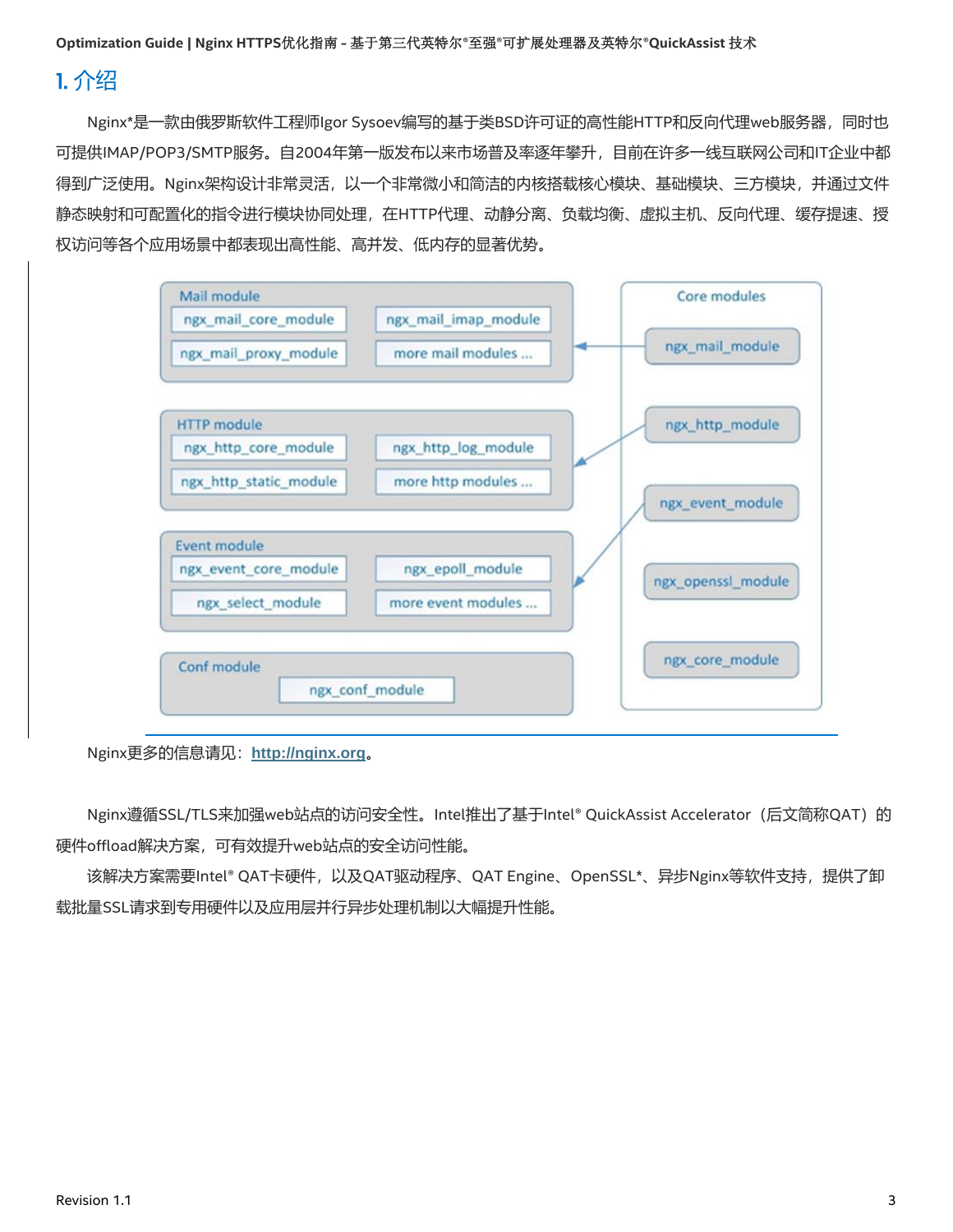

Intel® QAT专有硬件的详细信息可参考: **[https://01.org/sites/default/files/downloads/intelr-quickassist](https://01.org/sites/default/files/downloads/intelr-quickassist-technology/337003-001-intelquickassisttechnologyandopenssl-110.pdf)[technology/337003-001-intelquickassisttechnologyandopenssl-110.pdf](https://01.org/sites/default/files/downloads/intelr-quickassist-technology/337003-001-intelquickassisttechnologyandopenssl-110.pdf)**

|           |      | <b>CPU</b>       | Intel® Xeon® PLATINUM 8360Y CPU               |
|-----------|------|------------------|-----------------------------------------------|
|           | 硬件配置 |                  | @ 2.20GHz                                     |
| 服务器<br>配置 |      | 内存               | 16*32GB DDR4, 3200 MT/s                       |
|           |      | 硬盘               | Intel® SSD S4610, 960G                        |
|           |      | 网卡               | Intel® Ethernet Controller XXV700 25GbE SFP28 |
|           |      | Intel QAT卡       | Intel® QuickAssist Accelerator 8970           |
|           | 软件配置 | 操作系统             | CentOS* 7.8                                   |
|           |      | 内核               | 3.10.0-1127.el7.x86 64                        |
|           |      | <b>Nginx</b>     | asynch_mode_nginx v0.4.4                      |
|           |      | OpenSSL          | v1.1.1i                                       |
|           |      | Intel QAT driver | QAT v1.7L4.12.0.00011                         |
|           |      | Intel QAT Engine | V0.6.4                                        |

系统所需软硬件环境说明:

说明:

- 本文阐述的方案是基于Intel® QuickAssist Accelerator的硬件。内存、硬盘、网卡可视客户用量需求确定。
- 方案中所列软件可参考**[https://github.com/intel/QAT\\_Engine](https://github.com/intel/QAT_Engine)**。链接中阐述了各软件的最小支持版本,本文所列软 件版本均为符合上述要求的软件版本,经过验证测试。
- Asynch\_mode\_nginx是Intel为支持nginx软硬件加速所使用的优化版nginx,下载后可直接编译使用。相关说明可参 照以下链接:**[https://github.com/intel/asynch\\_mode\\_nginx](https://github.com/intel/asynch_mode_nginx)**。
- QAT\_Engine链接:**[https://github.com/intel/QAT\\_Engine](https://github.com/intel/QAT_Engine)**。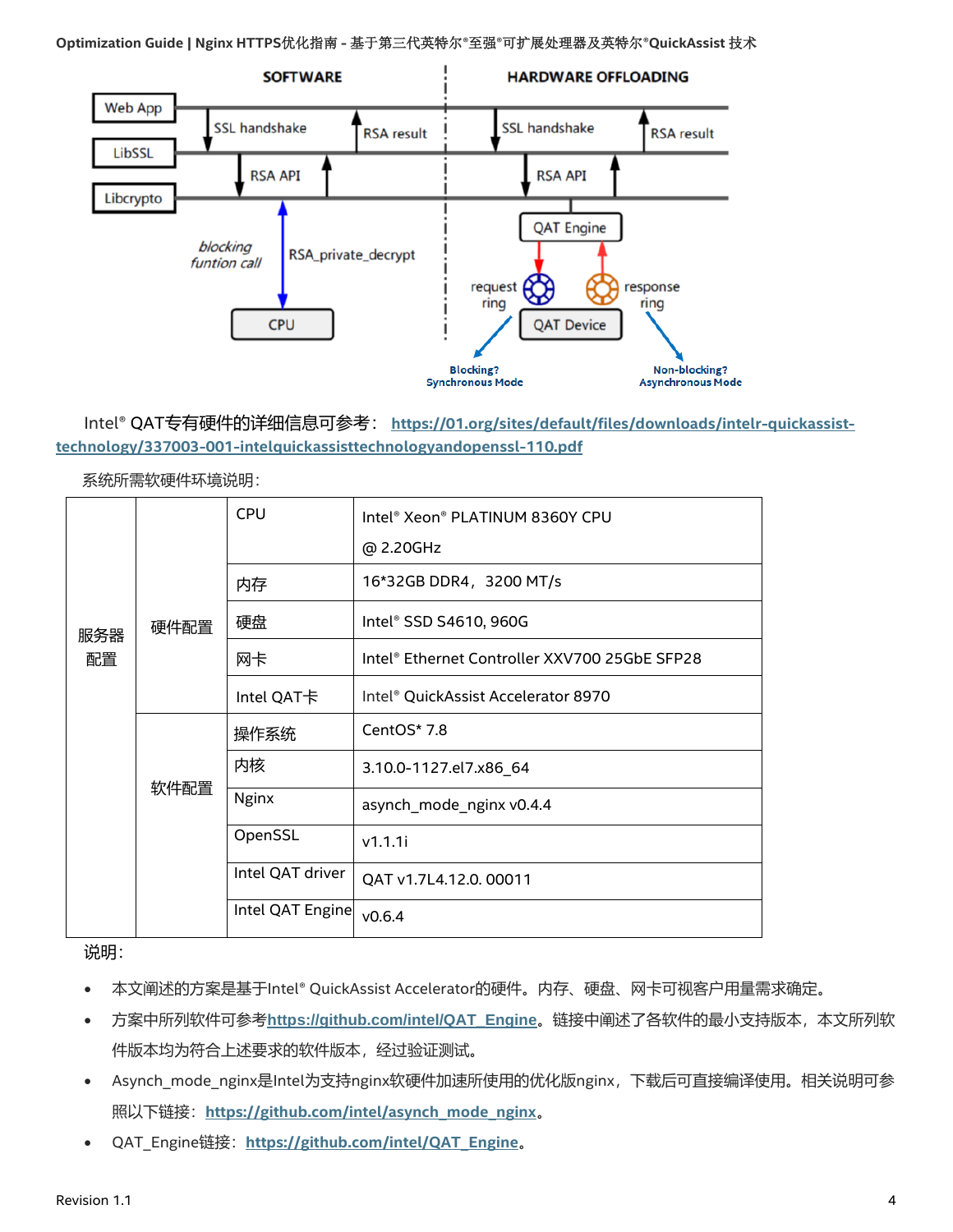## <span id="page-4-0"></span>BIOS 设置

BIOS可优化配置项及推荐值如下:

| 配置项                           | 推荐值             |
|-------------------------------|-----------------|
| Hyper-Threading               | Enable          |
| CPU C6 report                 | Auto            |
| SpeedStep (Pstates)           | Enable          |
| Turbo Mode                    | Enable          |
| PCIe Link Speed               | Gen4            |
| <b>Energy Efficient Turbo</b> | <b>Disable</b>  |
| <b>Boot Performance Mode</b>  | Max Performance |

## <span id="page-4-1"></span>3. Linux\*优化

1. 设置相应的系统启动参数

intel\_iommu=off

processor.max\_cstates=1 idle=poll pcie\_aspm=off

2. 关闭cpupower服务

systemctl stop cpupower.service

3. 关闭防火墙

systemctl disable firewalld.service

4. 用户进程设置

ulimit -c unlimited #生成core dump ulimit -n 1000000 #设置最大文件打开句柄数

## <span id="page-4-2"></span>4. Intel® QAT安装和设置

Intel® QuickAssist Accelerator是一块PCIe卡,需要首先将其装入服务器的PCIe插槽中。以下为QAT加速卡的图片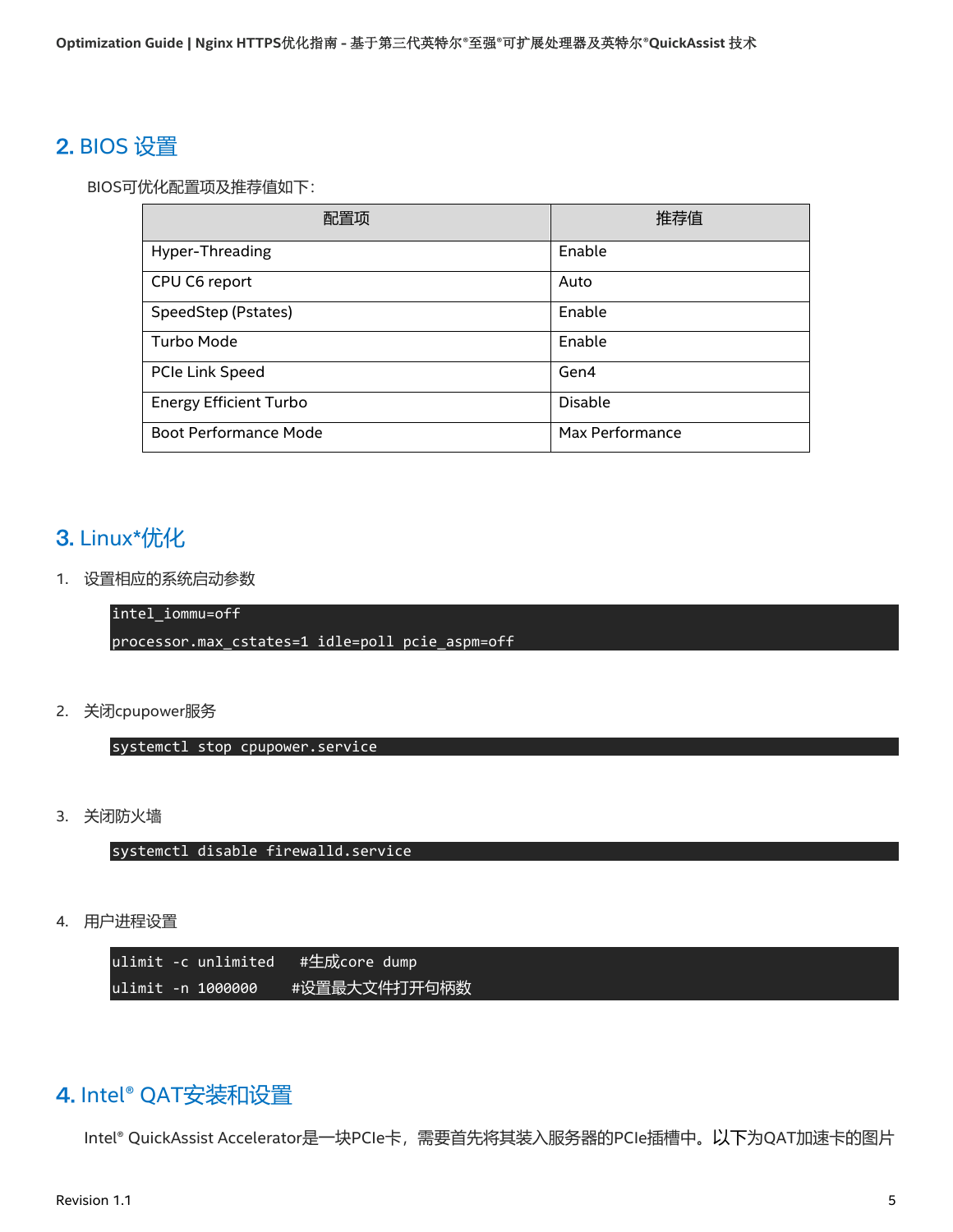

卡安装完毕后,需要确认BIOS设置,将PCIe link speed设置到Gen4, X16, 以获取最高性能。

用户可以从以下网址下载Intel® QAT加速卡的驱动,解压缩,配置并安装。本文以/QAT为驱动安装目录:

**[https://01.org/intel-quickassist-technology/intel-quick-assist-technology/downloads/intel%C2%AE-quickassist-](https://01.org/intel-quickassist-technology/intel-quick-assist-technology/downloads/intel%C2%AE-quickassist-technology-driver-linux-hw-version-1.7)**

**[technology-driver-linux-hw-version-1.7](https://01.org/intel-quickassist-technology/intel-quick-assist-technology/downloads/intel%C2%AE-quickassist-technology-driver-linux-hw-version-1.7)**

。

\$cd / \$mkdir QAT

把qat1.7.l.4.12.0-00011.tar.gz拷贝到/QAT目录下

```
$cd /QAT
$tar xvzf ./ qat1.7.l.4.12.0-00011.tar.gz
$./configure
$./make install
```
驱动安装完成后,命令输出中可以看到有3个QAT加速设备(qat\_dev)处于启动状态。

然后用如下命令启动QAT服务。

\$service qat\_service start

## <span id="page-5-0"></span>5. OpenSSL\*和QAT\_Engine安装

1. OpenSSL源代码下载

```
$ cd /usr/local/src
```
\$ wget<https://www.openssl.org/source/openssl-1.1.1i.tar.gz>

2. OpenSSL编译安装

\$ tar xvzf openssl-1\_1\_1i.tar.gz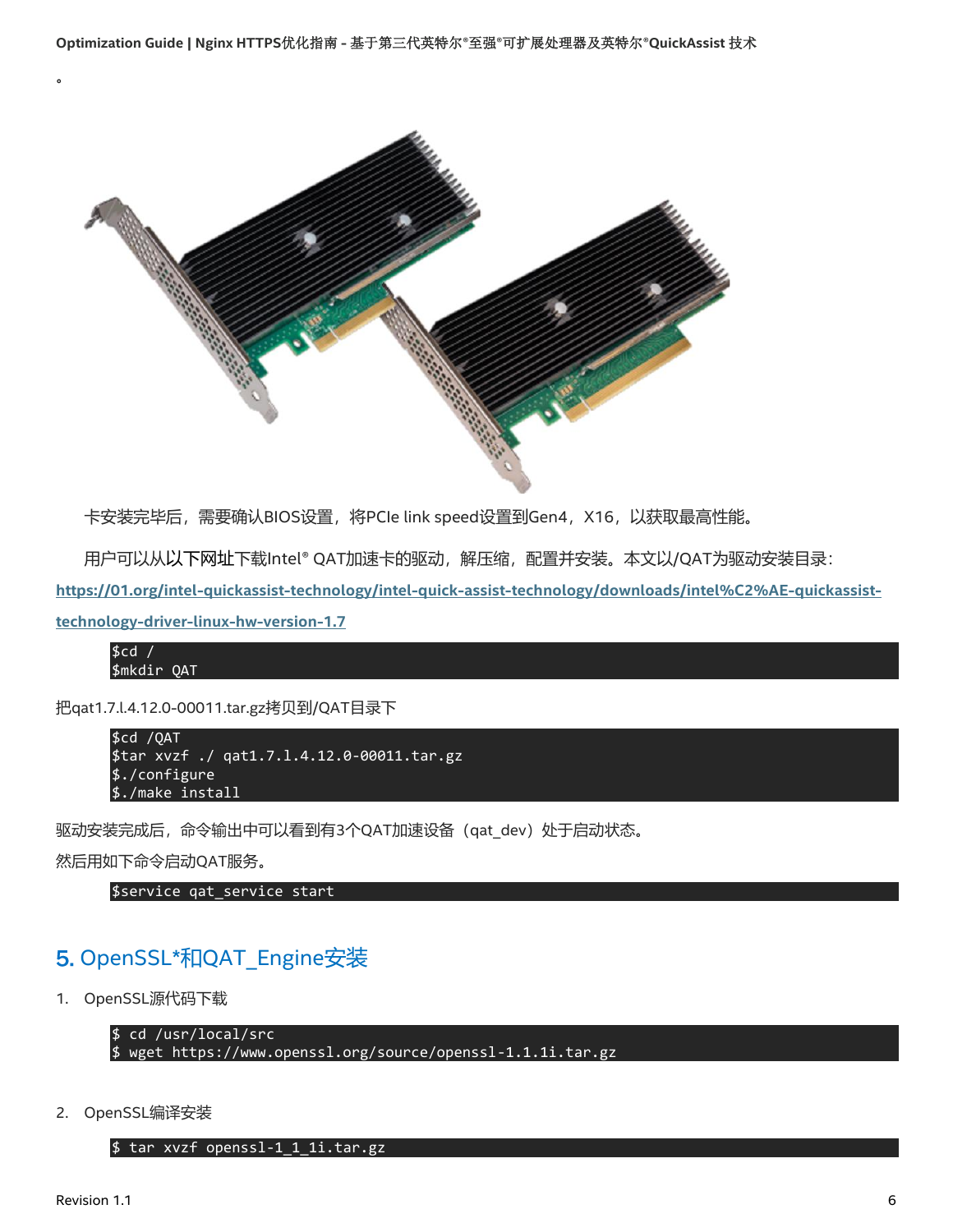```
$ cd ./openssl-1_1_1i
$./config --prefix=/usr/local/ssl -Wl,-rpath, /usr/local/ssl/lib
#本文将openssl安装在/usr/local/ssl
$ make
$ make install
```
3. QAT Engine源代码下载

\$ export OPENSSL\_ENGINES=/usr/local/ssl/lib/engines-1.1 \$ cd /usr/local/src \$ git clone https://github.com/intel/QAT\_Engine.git

4. QAT Engine编译安装



5. QAT服务配置文件替换。

为了使得QAT Engine能和QAT service联合工作, 还需要把QAT Engine目录下的实例配置文件拷贝到/etc目录下, 替换 掉QAT原来的配置文件。

\$ cd /usr/local/src/QAT\_Engine/qat/config/c6xx/multi\_process\_event-driven\_optimized \$ cp \* /etc/ (在执行该操作之前,可以将原来QAT的配置文件改名存档,比如c6xx\_dev0.conf重命名为 c6xx\_dev0.conf.bak)

在替换配置文件后,重新启动qat\_service以加载新的配置文件:

\$ service qat service restart

用OpenSSL加载QAT Engine:

/usr/local/ssl/bin/openssl engine -t -vvvv qatengine

6. 可通过openssl speed命令查看使用qat engine前或后的sign和verify信息。

\$/usr/local/ssl/bin/openssl speed rsa2048 \$/usr/local/ssl/bin openssl speed -engine qatengine -async\_jobs 8 rsa2048

#### <span id="page-6-0"></span>6. Nginx安装及优化设置

#### <span id="page-6-1"></span>6.1. Nginx安装

1. 完成QAT、OpenSSL、QAT Engine的安装和配置。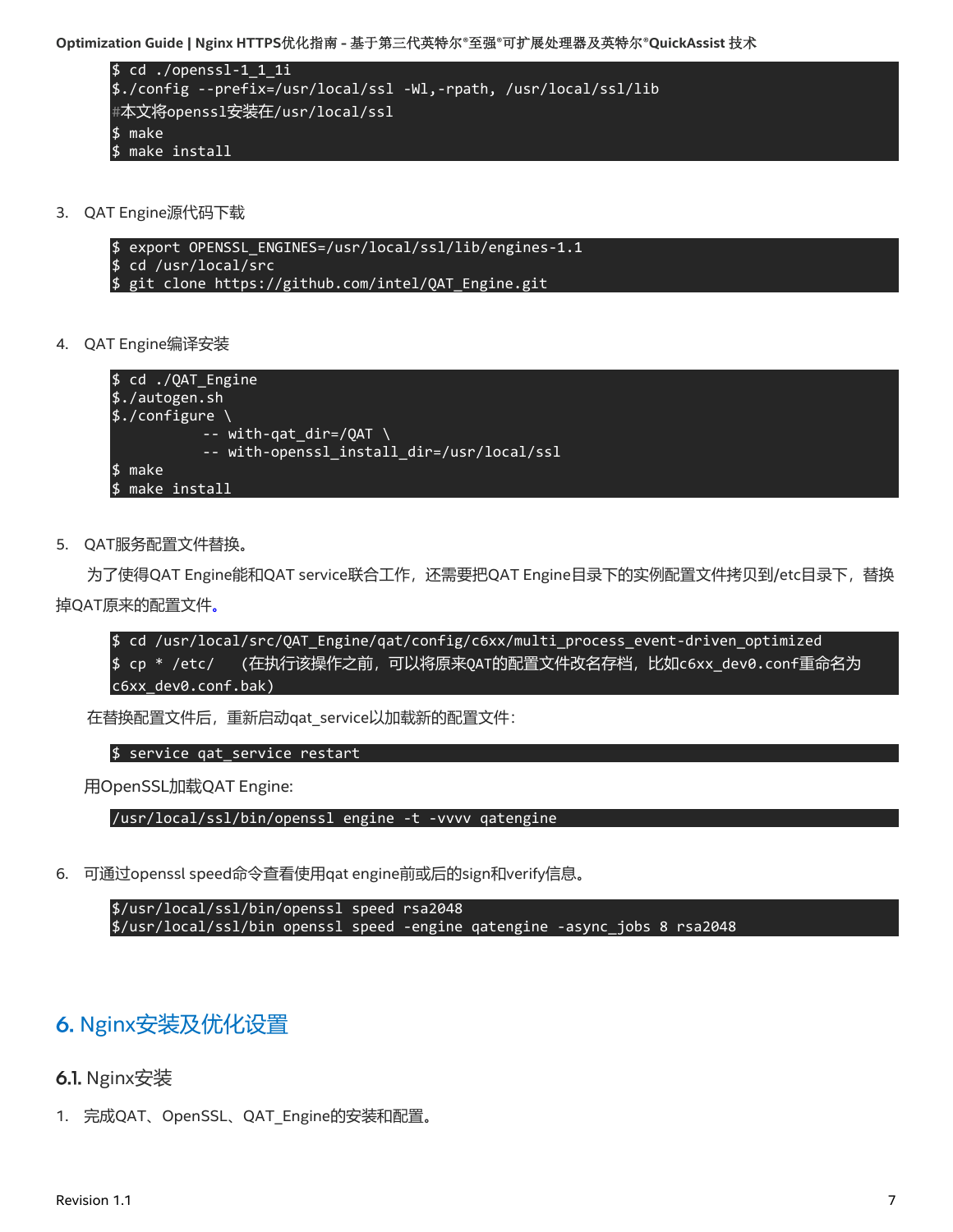2. Nginx源代码下载

#### \$ git clone [https://github.com/intel/asynch\\_mode\\_nginx.git](https://github.com/intel/asynch_mode_nginx.git)

3. Nginx编译安装

```
$ cd asynch_mode_nginx
$ export NGINX_INSTALL_DIR=<Nginx安装目录>
$ export OPENSSL_LIB=<SSL安装目录>
$./configure \
         --prefix=$NGINX_INSTALL_DIR \
        --with-http ssl module \setminus --add-dynamic-module=modules/nginx_qat_module \
            --with-cc-opt="-DNGX SECURE MEM -I$OPENSSL_LIB/include -Wno-error=deprecated-
declarations" \
             --with-ld-opt="-Wl,-rpath=$OPENSSL_LIB/lib -L$OPENSSL_LIB/lib -lz"
$ make
$ make install
```
4. 启动Nginx服务

在完成Nginx相关设置后,在Nginx安装目录下执行 \$ ./sbin/nginx 命令即可启动Nginx服务。

- <span id="page-7-0"></span>6.2. Nginx优化设置
- 1. 生成RSA自签名证书和密钥文件。

\$ openssl req -x509 -sha256 -nodes -days 365 -newkey rsa:2048 -keyout server.key -out server.crt -subj "/C=CN/ST=Beijing/L=Beijing/O=Example Inc./OU=Web Security/CN=example.com"

在Nginx安装目录下新建cert目录,将server.crt和server.key拷贝到该目录下。

- 2. 关键nginx配置。在nginx.conf文件中进行如下参数设置:
	- 设置工作进程数量和事件模式

```
worker_processes <工作进程数量>; #建议与服务器CPU core数量相同
events {
     use epoll; #epoll是select/poll的增强版本, 改进对大批量文件描述符的处理
}
```
• 加载和设置SSL Engine模块

```
load_module modules/ngx_ssl_engine_qat_module.so;
ssl_engine {
      use_engine qatengine;
             default algorithms ALL;
             qat_engine {
                    qat_offload_mode async;
                    qat notify mode poll;
                    qat poll mode heuristic;
```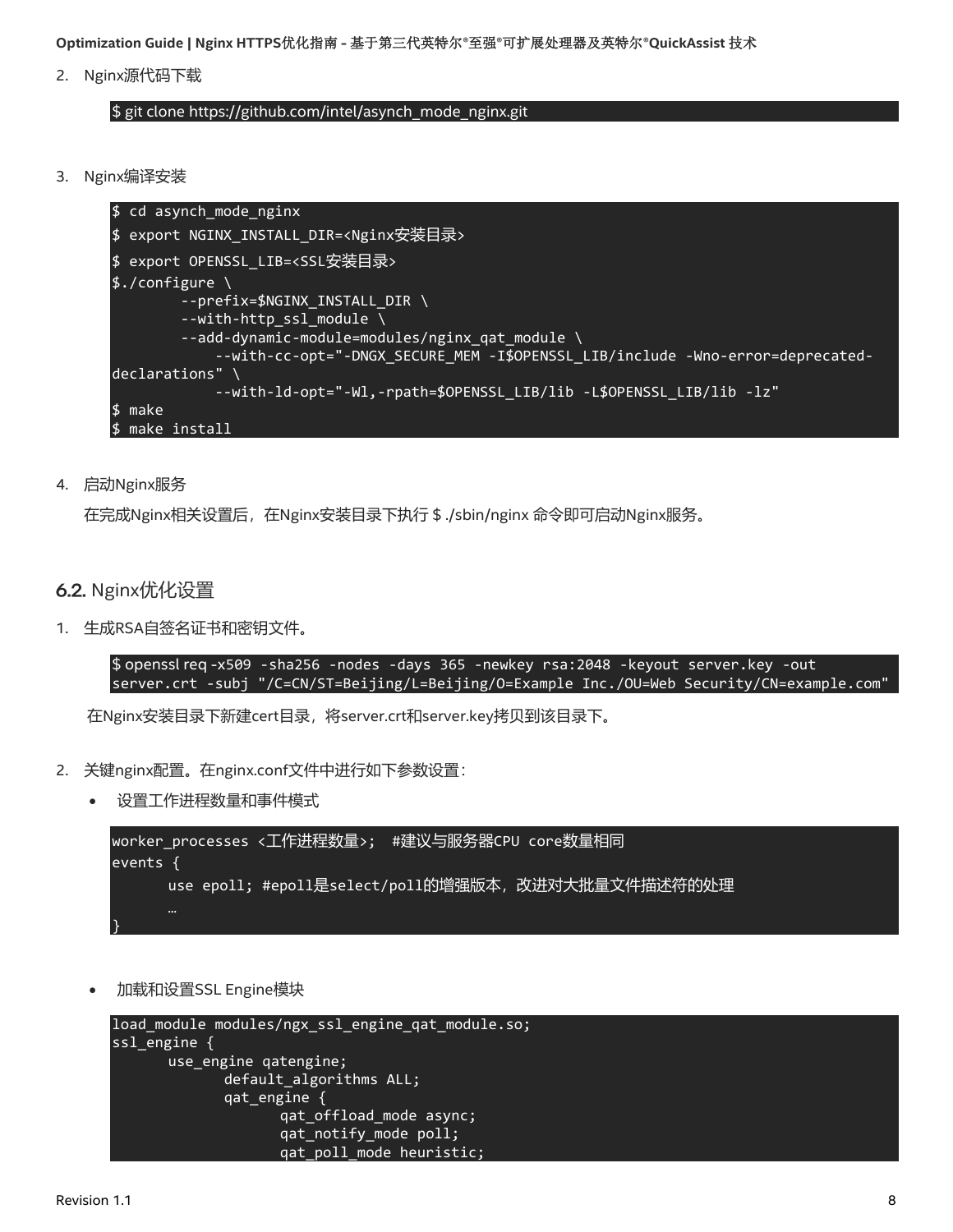

• 设置Https Server

…

```
server {
          listen 443 ssl reuseport so_keepalive=on …; #如要验证SSL握手性能则设为off
          sendfile on: 00:
          server_name example.com; #与证书CN一致
          ssl asynch on;
          ssl_session_tickets on; #如要验证SSL握手性能则设为off
          ssl_certificate                           <Nginx安装目录>/cert/server.crt;
          ssl certificate key <Nginx安装目录>/cert/server.key;
          ssl ciphers AES256-SHA:AES128-SHA;
    #以上可根据客户需要设置其他Cipher Suite以验证不同认证、加解密协议的性能
          ssl prefer server ciphers on;
```

```
}
```
3. nginx.conf 完整的配置样例,该配置适合RSA2K握手性能测试:

```
user root;
worker_processes 8;
load module modules/ngx_ssl_engine_qat_module.so;
events {
     use epoll;
     worker_connections 8192;
     multi_accept on;
     accept_mutex on;
}
ssl_engine {
    use engine qatengine;
     default_algorithms ALL;
     qat_engine {
        qat offload mode async;
         qat_notify_mode poll;
        qat poll mode heuristic;
         qat_shutting_down_release off;
     }
}
http \overline{\left(} server {
         listen example:443 ssl reuseport backlog=131072 so_keepalive=off rcvbuf=65536 
sndbuf=65536;
        keepalive timeout 0s;
         ssl_verify_client off;
         ssl_session_tickets off;
         access_log off;
        ssl asynch on;
         ssl_session_timeout 300s;
        ssl protocols TLSv1.2;
         ssl_ciphers AES128-SHA;
        ssl prefer server ciphers on;
```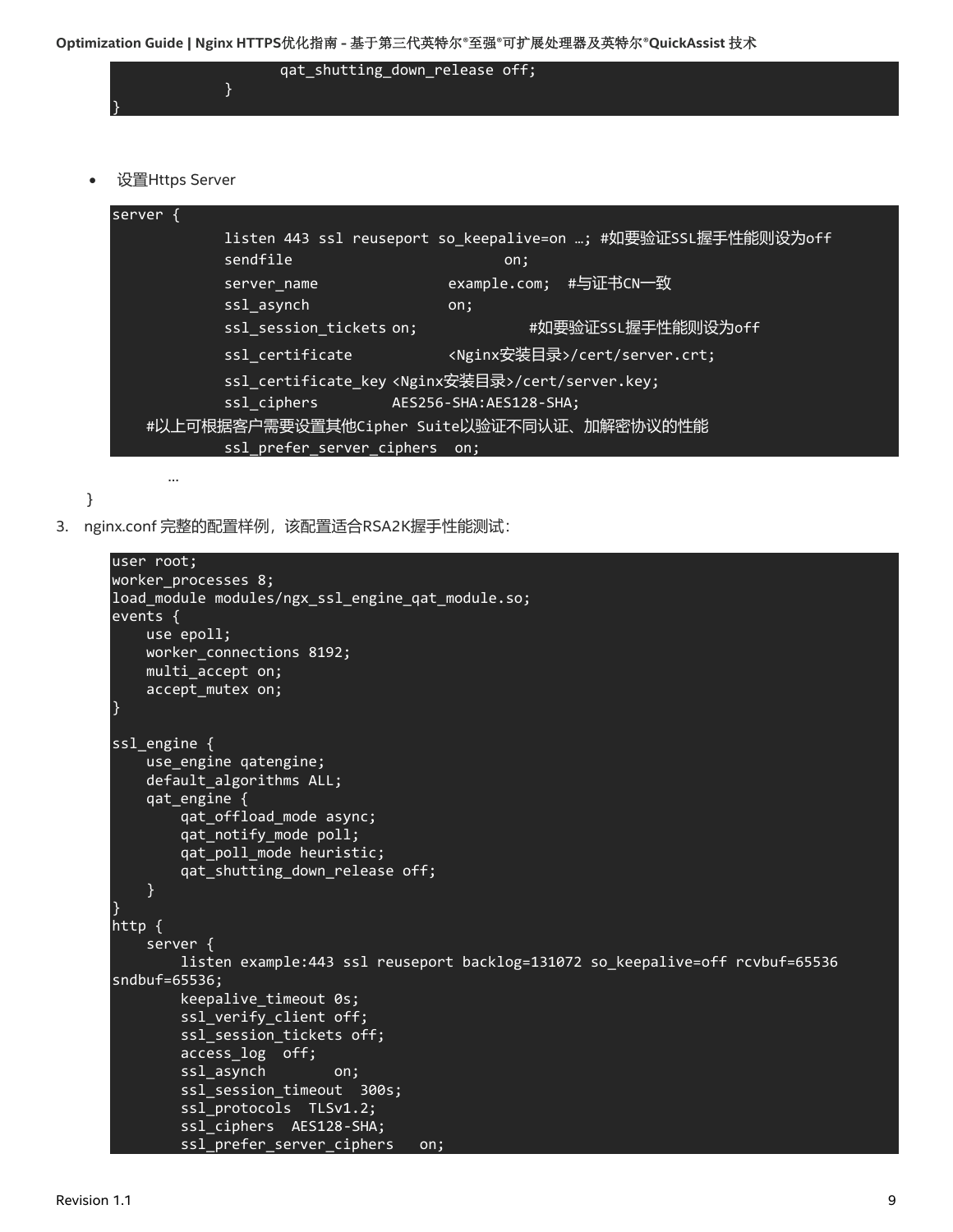

# <span id="page-9-0"></span>性能测试工具介绍

本文介绍两款web服务器压测工具:wrk 和 ab。

• wrk 是一款针对Http/Https协议的基准测试工具。它能够在单机多核CPU的条件下,使用系统自身的高性能I/O机 制,如epoll, kqueue等, 通过多线程和事件I/O模式, 对目标机器产生大量的负载。

使用示例:*(where users would replace the URL with their own Nginx URL)*

#### \$ wrk -t 10 -c 1000 -d 30S https://example.com:443/index.html

说明:命令使用10个线程1000个并发连接取文件,对服务器进行30秒的压测。更多的信息请见: **<https://github.com/wg/wrk>** 。

ab 工具是apache\*自带的压力测试工具。它不仅可以对apache服务器进行网站访问压力测试, 也可以对或其它类 型的服务器进行压力测试。比如nginx、tomcat、IIS等。用户如果安装了Apache,那么ab工具已经随着Apache一 并安装了,如果没有安装Apache,用户可以通过如下命令简单安装(CentOS系统):

\$ yum -y install httpd-tools

使用示例:*(where users would replace the URL with their own Nginx URL)*

\$ ab -n 100000 -c 100 -Z AES128-SHA -f TLS1.2 [https://example.com:443/index.html](https://example.com/index.html)

说明:命令使用100个并发发送100000个请求get index文件,对服务器进行压测。更多的信息请见: **<https://httpd.apache.org/docs/2.4/programs/ab.html>** 。